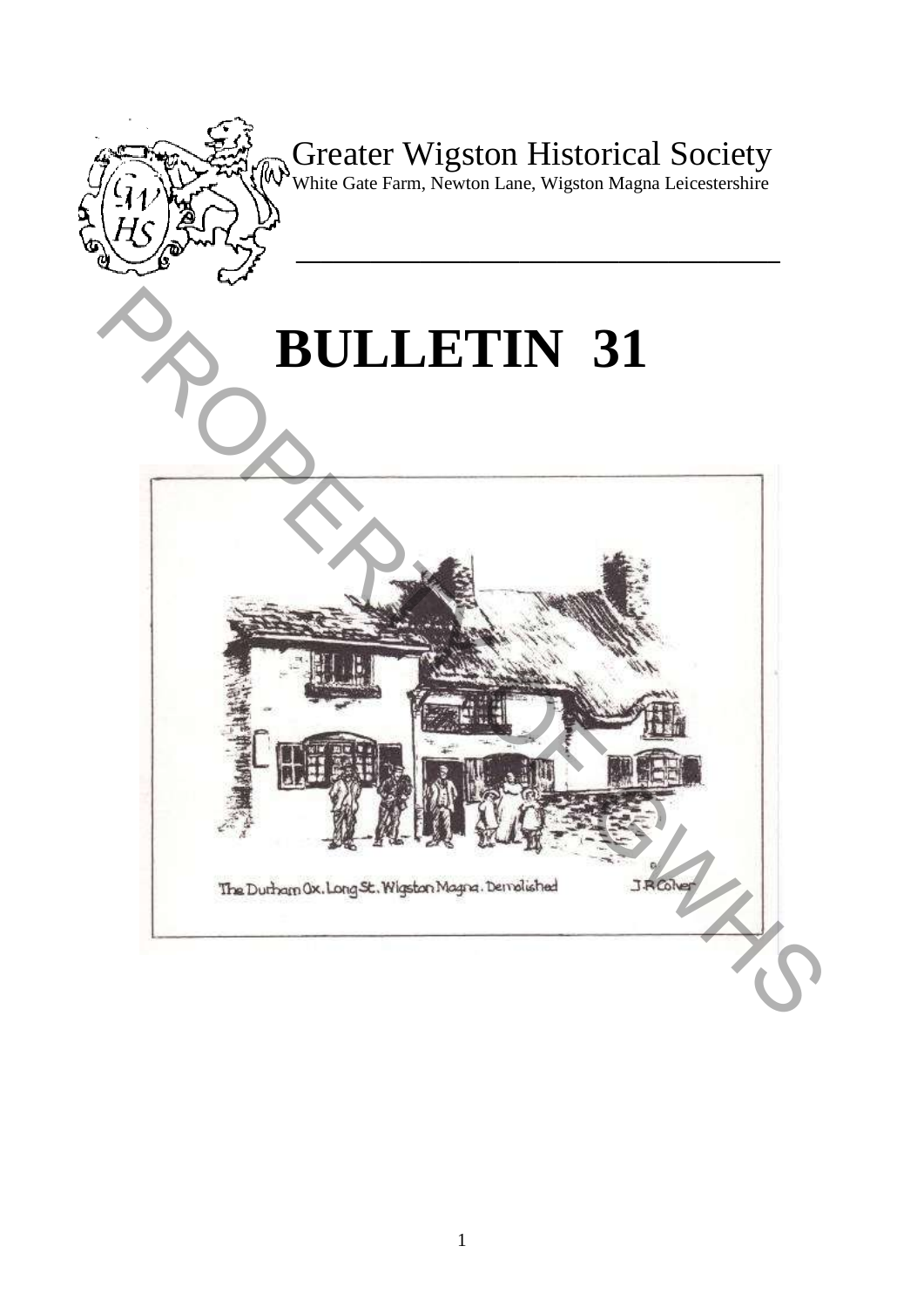#### **PROGRAMME OF MEETINGS OCTOBER 1991 TO FEBRUARY 1992**

#### **Wednesday 16th October 1991**

Talk on Thomas Cook, this year being the 150th Anniversary of his first excursion - Bernard Elliott (Member) 7.30p.m. Wigston Liberal Club.

#### **Wednesday 20th November 1991**

Recent work in Leics. Archaeology - Peter Liddle. 7.30p.m. Wigston Liberal Club.

#### **Wednesday 18th December 1991**

Christmas Party with Quiz organised by Jim Colver. 7.30p.m. Wigston Liberal Club.

#### **Wednesday 15th January 1992**

History of the Fire Fighting Service - John Warden (Member) 7.30p.m. Wigston Liberal Club.

#### **Wednesday 19th February 1992**

A.G.M. & Members Evening. Your chance to talk for approx. 10 minutes, show slides etc. 7.30p.m. Wigston Liberal Club.

The Bulletin is published three times a year. 1st February, June and October. Articles etc. to either of the Joint Editors three clear weeks before publication date please.

Joint Editors

Mrs. Chris Smart, Firtree House, Broad Lane, Markfield. Mrs. Tricia Berry, 7 Wensleydale Road, Wigston.

\*\*\*\*\*\*\*\*\*\*\*\*\*\*\*\*\*\*\*\*\*\*\*\*\*\*\*\*\*\*\*\*\*\*\*\*\*\*\*\*\*\*\*\*\*\*\*\*\*\*\*\*\*\*\*\*\*\*\*\*\*\*\*\*\*\*\*\*\*

#### **June meeting ....**

On Wednesday the 19th of June the Society visited St. Luke's Church at Gaddesby. Approximately 50 members met in the Liberal Club Car Park to await the coach. On our arrival at Gaddesby we were ushered into the church where David Parsons, Senior Lecturer in Architecture, Department of English Local History at the University of Leicester, was waiting to start his talk. Members of the congregation were also present. Recent work in Leics. Archaeology - Peter Liddle.<br>
T.30p.m. Wigston Liberal Club.<br>
Wednesday 18th December 1991<br>
Christmas Party with Quiz organised by Jim Colver.<br>
7.30pm. Wigston Liberal Club.<br>
Wednesday 19th Fighting Se

He gave us a brief history of the church and its foundation. St. Luke's is one of the largest and most beautiful village churches of Leicestershire. Historically the detailed development is not easy to trace, though most of what is to be seen dates from the 13th and 14th century.

We then proceeded outside to view the exterior which quite exceptional. It is both limestone and ironstone faced, with elaborate carvings particularly on the west end of the south aisle. There are also numerous masons' marks. Unfortunately we were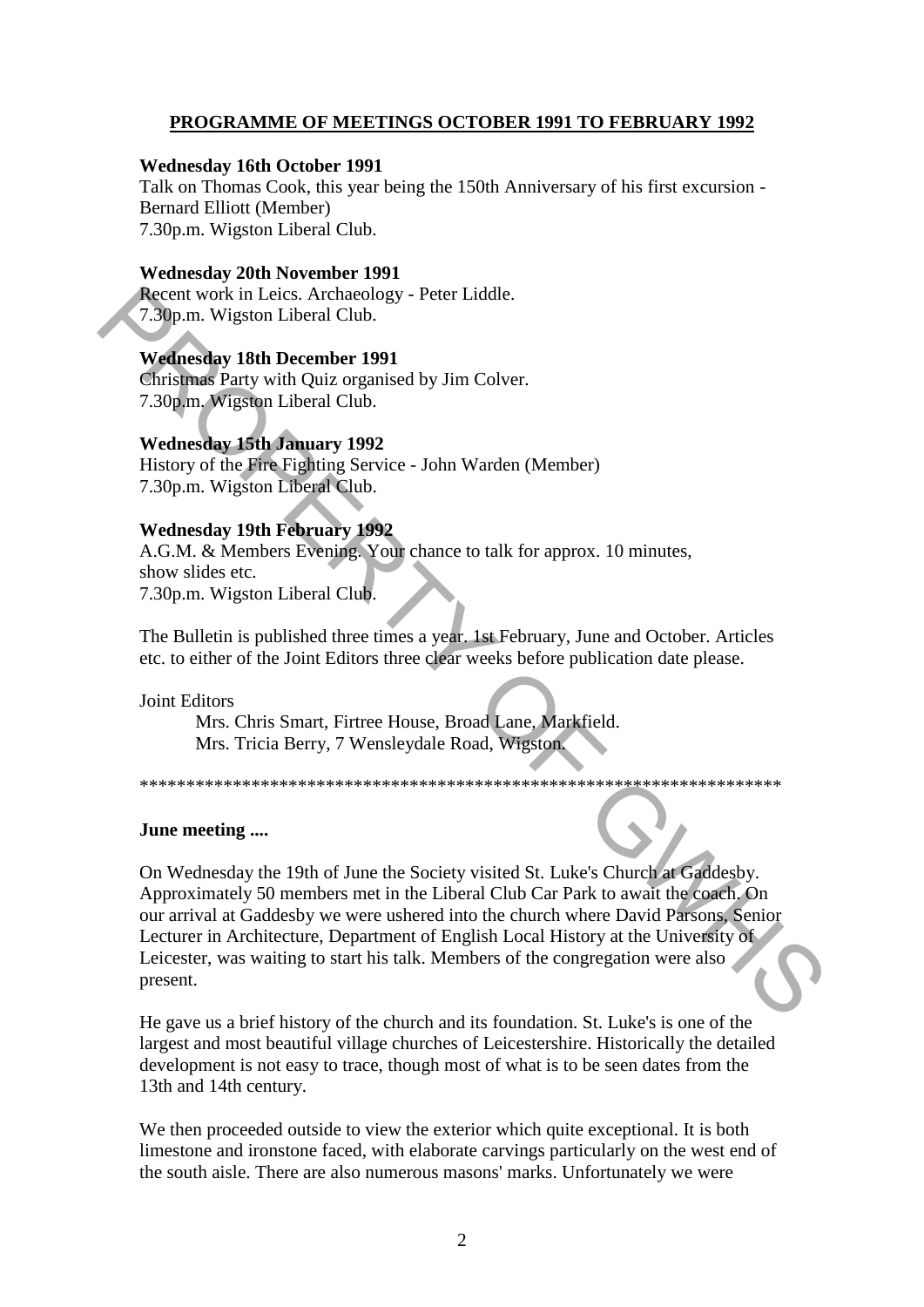unable to hear all of Mr. Parson's talk on the exterior as our meal at the Carrington Arms, Ashby Folville had been booked for 9.00 p.m. After a most pleasant supper we boarded the coach to return to Wigston.

Many thanks to Stella Tweed who organized a most interesting and enjoyable evening.

### **AUGUST 1991 MEETING**

Members spent a most enjoyable evening looking around Kibworth Harcourt with Ian Varey.

He explained that the three villages of Kibworth Harcourt, Kibworth Beauchamp & Smeeton Westerby have always been linked & until the daughter church at Smeeton was built all shared the same parish church. The name Kibworth is derived from a Saxon Christian name Kybe & worth meant surrounding homestead. The Harcourt part of the name dates from C1202 after Robert de Harcourt of France, who built the castle, now just a mound in a small field. The Parish was enclosed in 1779, rather later than was usual for the area.

We started the walk at Kibworth Windmill. The present one, a post mill with a 'post' nearly 2ft sq., dates from 1711, but a windmill is known to have been in the village, probably on the same site, since C1200. It last worked just before W.W.I. & was derelict by 1913. Merton College, which had owned the mill for 680 years, together with most of the village, gave it in 1936 to a charitable trust who were responsible for the restoration. The first miller in 1711 was Daniel Hutchinson  $\&$  he  $\&$  subsequent millers have carved their names inside. Each miller was permitted to keep l/16th in weight of the flour produced as payment for his work. **AUGUST 1991 MEETING**<br> **Members** spent a most enjoyable evening looking around Kibworth Harcourt with Ian<br> **Many.**<br>
He explained that the three villages of Kibworth Harcourt, Kibworth Beauchamp &<br>
Smeebal Westerby have al

We then looked at the narrow village streets with sharp right angle bends which was once the route of the main Leicester/London Road.

There are some very interesting buildings - notably The Old House built in 1678 probably by the Phillips family. This is a Renaissance/Classical style in brick & stone with hipped roof & Swithland slates. Another is The Manor House built in a typical H shape which would originally have had an open hall in the centre with one wing for the family & one for the servants.

Kibworth was a strong centre of dissenter worship & the first Presbyterian Chapel was founded in 1662. It was replaced in 1759 & had its own school & burial ground. A notable minister was Dodderidge the hymn writer.

There was not time to see the Grammar School, founded in 1490, so as the light began to fade Ian was thanked for sharing his knowledge with us. Those who wished to concluded the evening with a drink at the Three Horse Shoes.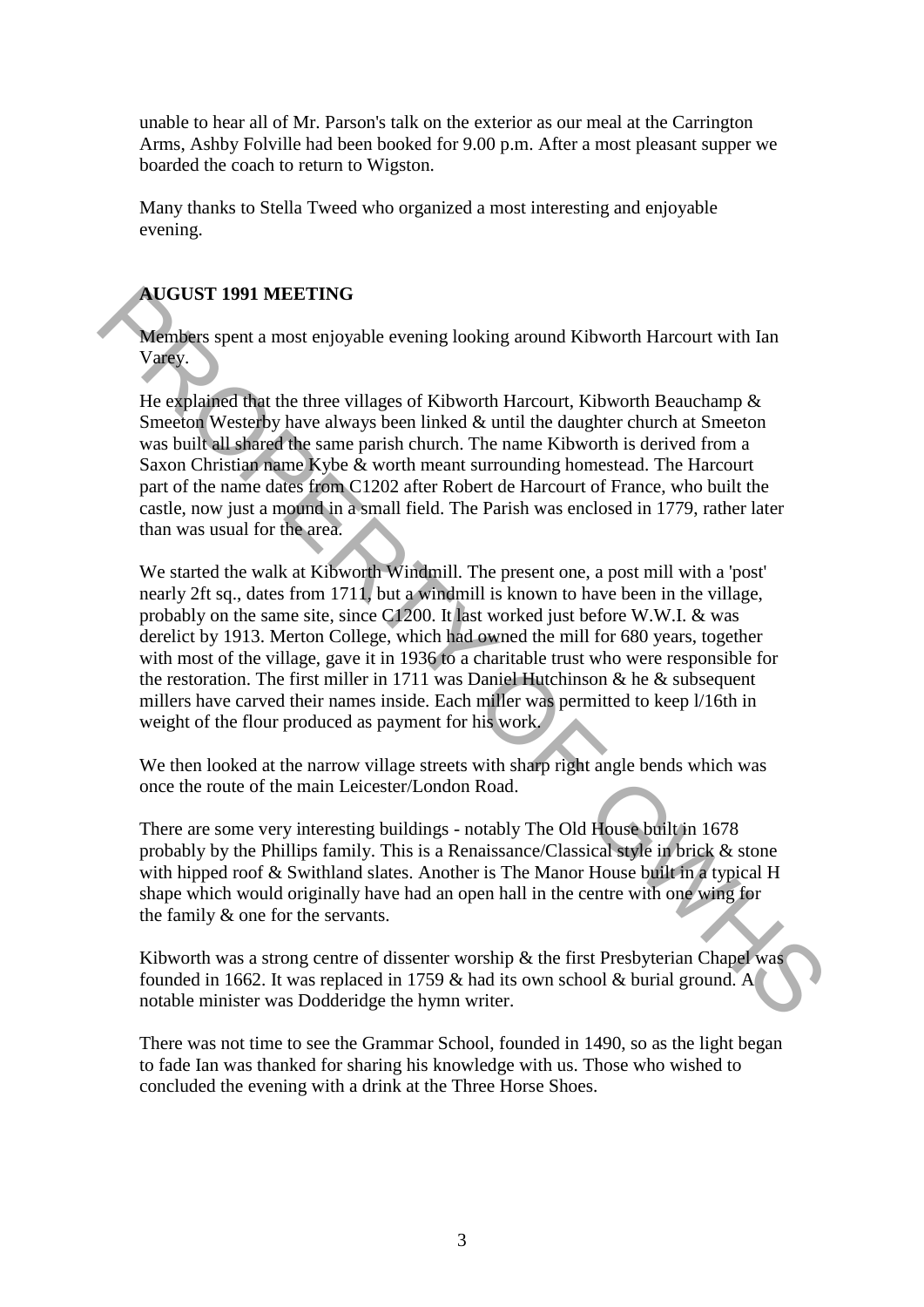#### **September meeting ...**

On Wednesday the 18th of September the Society met to hear Mr. Gil Jackson speak on Three Indian Cultures, Aztec, Maya and Inca. Our Chairman began with an apology from Mr. Jackson for restricting his talk to the Incas only; to have covered all three civilizations in the time available would have been impossible.

Mr. Jackson began by explaining that he was a veteran of several long distance journeys. The talk would be about part of a 59,000 mile trip that he and his wife undertook to travel the length of the Americas, taking over 16 months in total.

This part of the trip started in Panama where their vehicle was shipped across to Equador it being impossible to actually drive across the swamp land in between. After a lengthy period getting through customs and an interesting sea journey to the Galapagos Islands, they eventually started South taking in the ancient Inca settlements on the way.

The Inca culture began in about 3000 B.C. and it developed simultaneously with the other South American cultures with no apparent contact between them. They lived at an altitude of about 9000 feet and as a result developed enormous chests. The men were masons and road builders, the women potters and weavers. They worshipped the Sun and the Moon, were small in stature and they dressed in a garment called an onka. The women wove the cloth with a back strap loom and the cloth was dyed with dyes from vegetables grown in the fields, this tradition is still carried out today. They used a pyramid system for control of the people with at the apex the Inca or Man God. Babies were not weaned for three years and not named until after puberty and a special ceremony had taken place. Foundant Structure and this wind be about part of a 59,000 mile trip that he and his wife<br>
undertook to travel the length of the Americas, taking over 16 months in total.<br>
This part of the trip started in Panama where the

The Inca civilization ended in 1532 when, during a period of instability involving which of the Inca's twin sons should inherit, the Spaniard Pizaro took over the Empire and pulled down most of the buildings.

Mr. Jackson then proceeded to show us some slides to illustrate his talk and these were most interesting and showed many fascinating aspects of South American civilization and culture including the famous Nasca lines.

The Chairman thanked Mr. Jackson for a most interesting talk and invited him to return to talk to us about the Aztecs and the Mayans. After notices the evening finished at 9.05p.m. This was a well supported meeting with 42 members present.

\*\*\*\*\*\*\*\*\*\*\*\*\*\*\*\*\*\*\*\*\*\*\*\*\*\*\*\*\*\*\*\*\*\*\*\*\*\*\*\*\*\*\*\*\*\*\*\*\*\*\*\*\*\*\*\*\*\*\*\*\*\*\*\*\*\*\*\*

#### **Front cover illustration ...**

The cover for this edition of the Bulletin has been prepared and drawn for the Society by Jim Colver. It is a sketch of the Durham Ox Inn, Long Street, now demolished.

A search of local trade directories for landlords of the Durham Ox has given the following names:-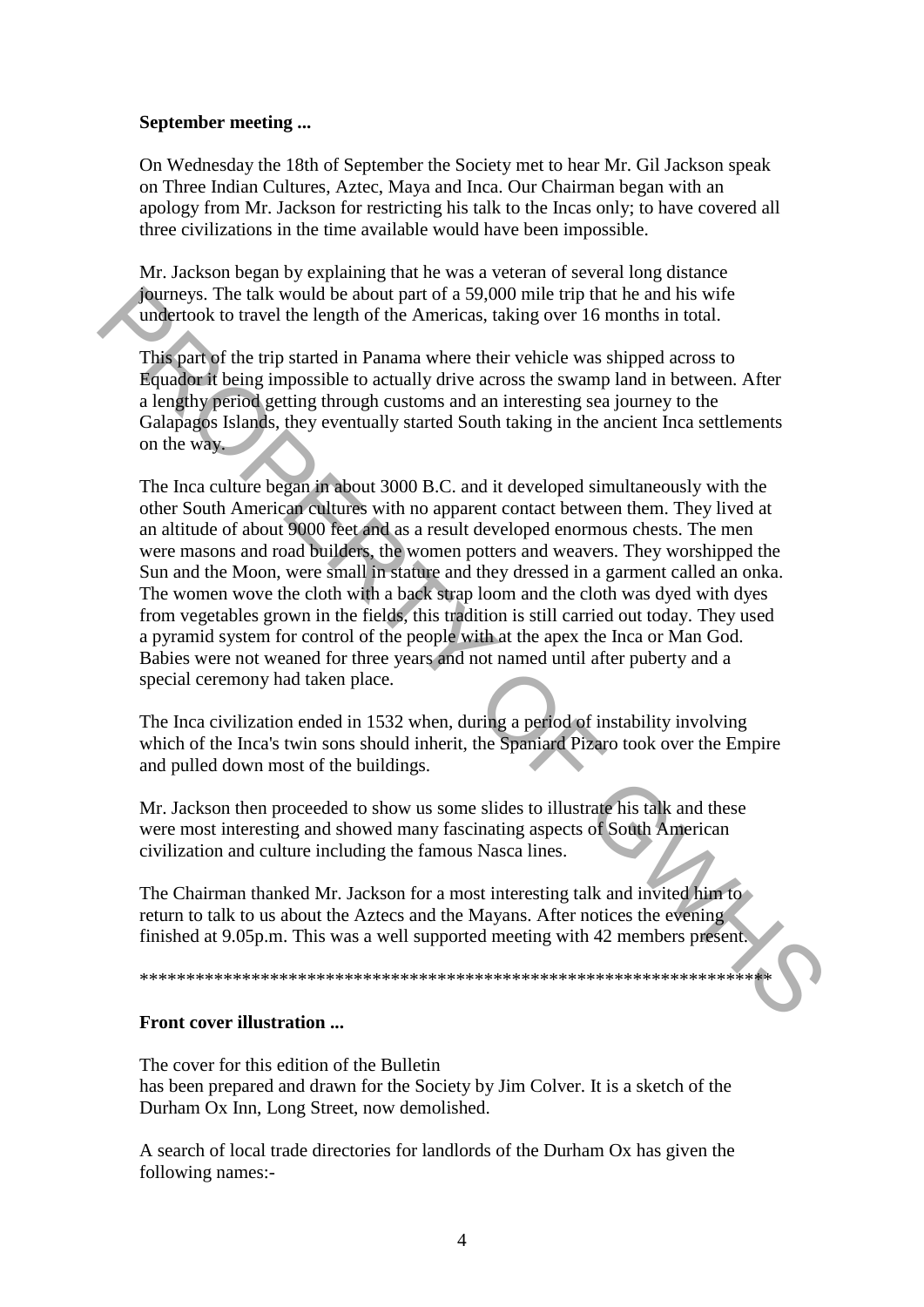| Directory      | Date                | Landlord                |
|----------------|---------------------|-------------------------|
| Whites         | 1846                | Johnson, John           |
| <b>Drakes</b>  | 1861                | Johnson, John           |
| <b>Barkers</b> | 1875                | Cleveland, Alfred       |
| 1877           | Cleveland, Alfred   |                         |
| 1881           | CollinCgls, Charles |                         |
| Kellys         | 1888                | Collins, Charles        |
| Kellys         | 1895                | Boulton, Jn. Thomas     |
| Wrights        | 1895                | Boulton, Jn. Thomas     |
| Wrights        | 1899                | Clark, Job              |
| <b>Kellys</b>  | 1916                | Harrold, William Edward |
| Kellys         | 1922                | Gill, Alfred            |
| <b>Kellys</b>  | 1925                | Gill, Alfred            |
|                |                     |                         |

## **OADBY AND WIG5TON MAGNA IN 1881.**

The population of Oadby in 1881 was 1,731 and that of Wigston Magna at the same date. 4,229. The population of Wigston Magna was now growing much faster than that of Oadby. In 1871, Oadby's population had been 1,250 and between 1871 and 1881 it had risen by some 38% .

\*\*\*\*\*\*\*\*\*\*\*\*\*\*\*\*\*\*\*\*\*\*\*\*\*\*\*\*\*\*\*\*\*\*\*\*\*\*\*\*\*\*\*\*\*\*\*\*\*\*\*\*\*\*\*\*\*\*\*\*\*\*\*\*\*\*\*

As for Wigston, the population had been 2,678 in 1871 but between 1871 and 1881 it had risen by some 63 %.

Some interchange of population took place in these years between people in Oadby and Wigston Magna. For example, six men born in Wigston came to live in Oadby. They included Thomas Forryan, 62, a farmer who married Maria from Thorpe Acre . The couple lived for some time in Leicester where four of their children were born : William, Elizabeth, Lilian and Florence. But c. 1877 they moved to live in main Street, Oadby and there they had another son, John Eldridge, who was baptised in St. Peter's Church, Oadby on 14 October 1877.Two years later, they had another son, Thomas, who was born in Oadby. Whights<br>
Whights<br>
Whights<br>
Websty<br>
1899 Baulton, Jn. Thomas<br>
1899 Clark, Job<br>
1916 Gark, Job<br>
1922 Gill, Alfred<br>
1922 Gill, Alfred<br>
1923 Gill, Alfred<br>
1923 Gill, Alfred<br>
1923 Gill, Alfred<br>
1923 Gill, Alfred<br>
1923 Gill, Al

Another Wigston man who came to live in Oadby was Thomas Hurst,37,a framework knitter. He married Harriett, a sock stitcher who had been born in Oadby and the couple came to live in Main Street ,Oadby where their five children were born : Caroline, Isaac, Frank, George and Frances, who was only one month old in April 1881.

Another Wigston man who came to live in Oadby at this time was Comfort Bowles. He and his wife, Elizabeth, lived at first in Wigston and in 1871 their first child, Elizabeth was born. Three years later they had a son, Charles, and son after his birth the couple came to live in Hill's Yard, Oadby. Here three more children were born: Sarah, Henrietta and John who was only five months old at the time of the 1881 census. Soon after John's birth, Comfort's wife died and so at the age of 30 Comfort found himself a widower.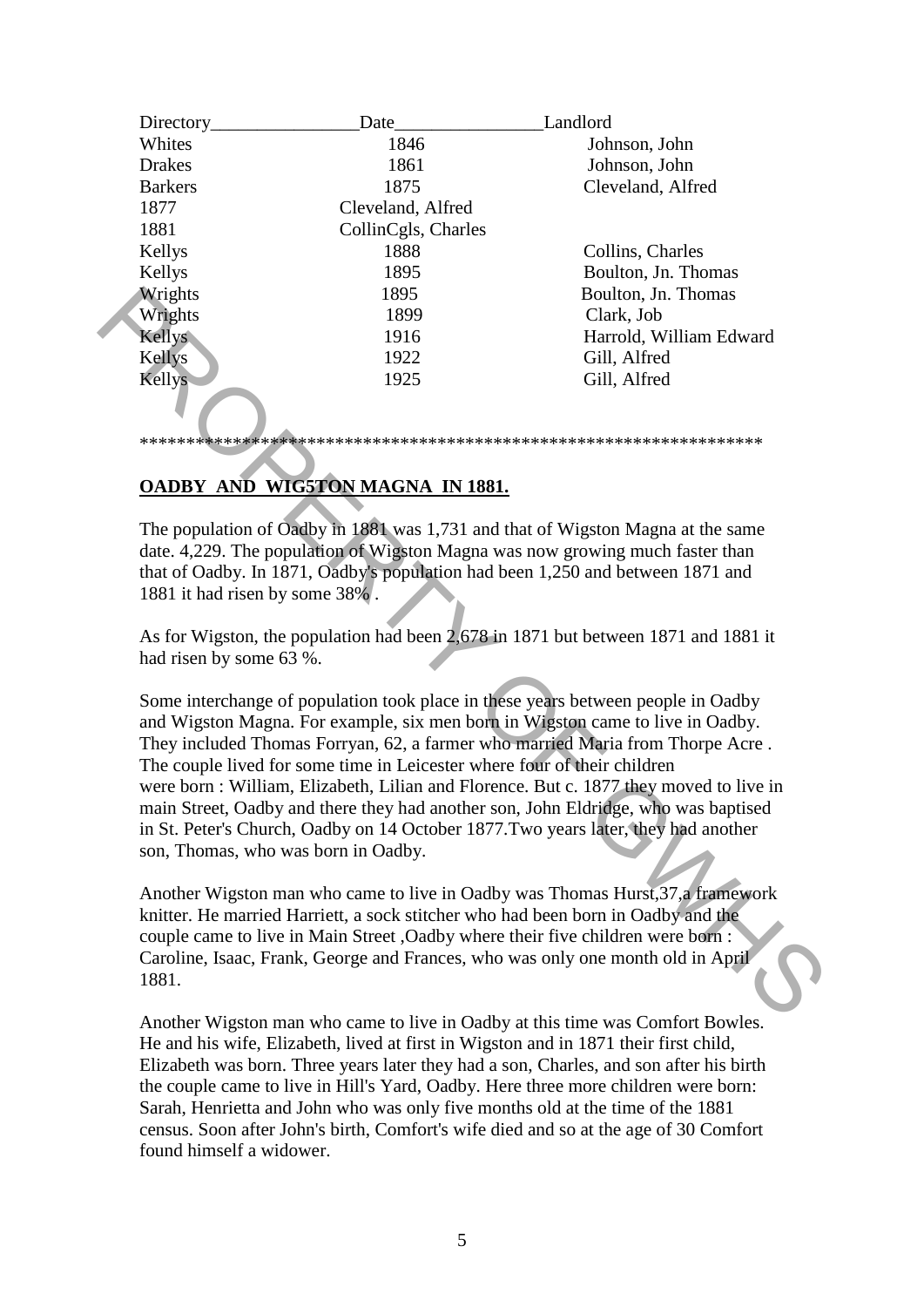William Kirby, aged 30 in 1881 a shoe rivetter, was born in Wigston and married Mary Coleman of Great Glen on 7 November 1871. They lived first of all in Wigston where their daughter, Sarah was born,,but c. 1875 they came to live in Cross Street, Oadby where two more daughters, Elizabet and Ada, were born , both girls being baptised in St. Peter's Church, Oadby on 5 February 1884.

Another Wigston man who came to live in Oadby was Mark York, aged 50 in 1881, an agricultural labourer who married Mary of Littlethorpe. They lived first of all in Wigston, where their four children were born : Selina, James, Arthur and David ,but soon after David's birth they came to live in Main Street, Oadby.

Isaac Hurst,49, the licensee of the Black Dog in Main Street, Oadby, was born in Wigston Magna. He married Caroline, a Wigston girl. They had a daughter, Anne, who was born in Wigston ,but c. 1880 the couple came to Oadby to become the licensees of the Black Dog, near to the Church.

Thus, about 1881 six Wigston men came to live in Oadby and ten Oadby men came to live in Wigston. One such man was Henry Smith,27,butcher,who lived in Bell Street, Wigston. His wife,Mary,24,also came from Oadby ,but soon after their marriage they came to live in Bell Street, Wigston ,where their daughter, Alice, was born in June 1880. Henry had an apprentice, Thomas Harris,18,who also came from Oadby. Another Oadby man who came to live in Wigston was Thomas Smith,50,a master shoe-maker, who employed three man one boy and one girl in his factory in Bell Street. His wife, Eliza, had also been born in Oadby. They lived in Oadby at first and their first two children were born there, Martha and Anne. But about 1868 Smith fancied his prospects were brighter in Wigston than Oadby, so the family came to live in Bell Street Wigston where their three youngest children were born, Thomas, Walter and Edgar, who was 7 in 1881. Wigston, where their four children were born: Selina, James, Arthur and David, but<br>
soon after David's birth they canne to live in Main Street, Oadby, was born in<br>
Wigston Magna. He married Caroline, a Wigston girl. They h

Thomas Posnett, 24,gardener,was born in oadby ,but his wife, Louisa, came from Cheltenham. They lived in Oadby Road, Wigston and had no children at the time of the census in April 1881.

James Voss ,64, sock framework knitter, was born in Oadby and so was his wife, Anne. They lived at first in Oadby and then c. 1859 moved to Oadby Road, Wigston where their two children, Henry and Sarah ,were born. Joseph Preston, 58, framework knitter was born in Oadby and so was his wife anne, 58. But c. 1861, the couple came to live in Burgess Street, Wigston, where their daughter, Ellen, was born in 1862.

William Norman,64, railway servant, was born in Oadby and so was his wife, Elizabeth.,63. The couple lived at first in Peatling Parva , but c. 1873 they came to live in Oadby Road, Wigston, where their three sons, Thomas, Alfred and William were born., being 8,6 and 2 in April 1881.

Isaac Baker,62,waggoner,was born in Oadby .His wife, Sarah, came from Leicester and in 1881 the couple were living in Leicester Road, Wigston and their grand daughter, Mary Baker,11,born in Wigston was living with them.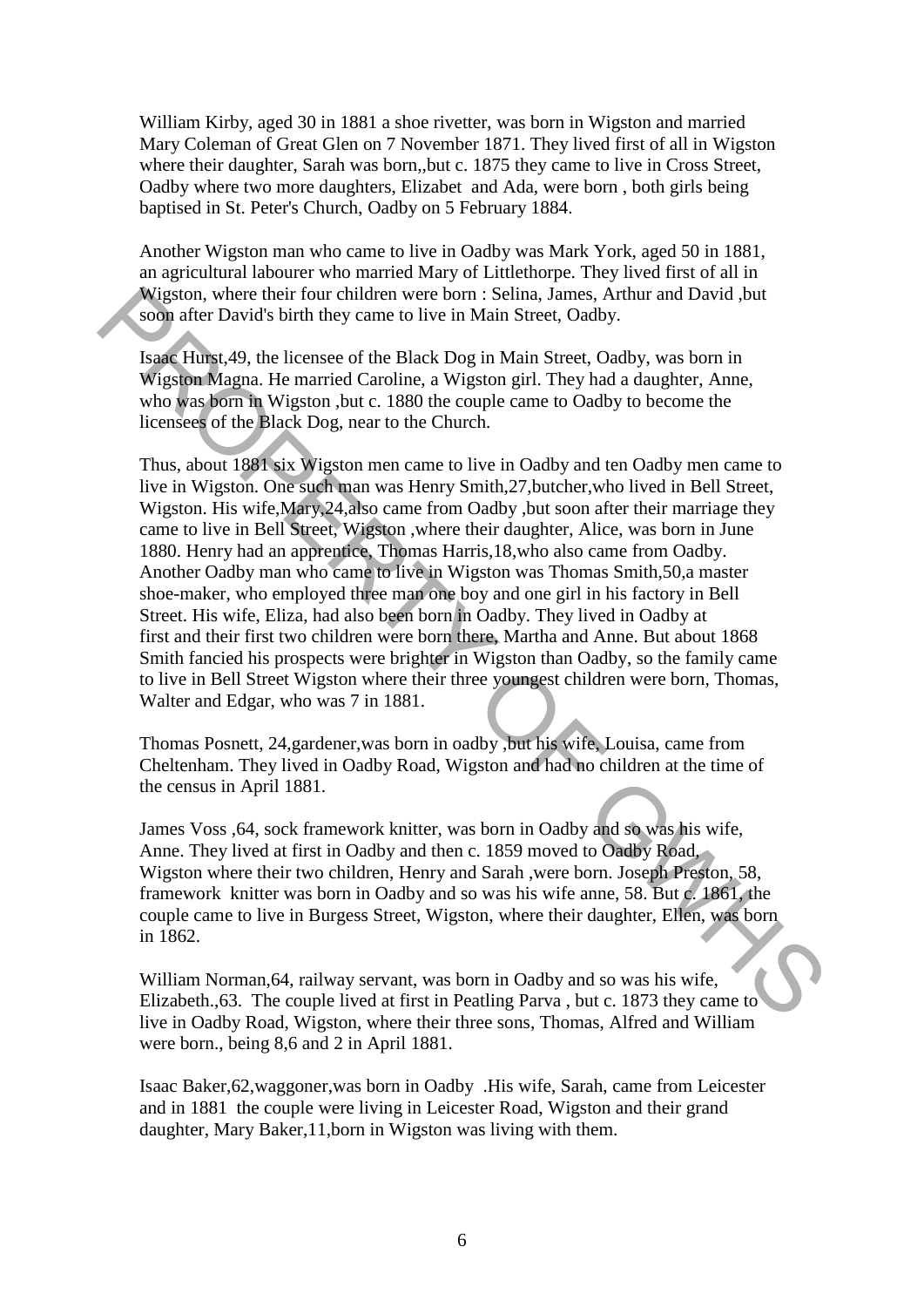John Smith, 29, shoe-maker,was born in Oadby and his wife, Caroline, had been born in London. Caroline's father, James Goode, a grazier, lived in Newton Lane and John Smith and Caroline lived with him. They had a daughter, Lilian, born in 1880,

Andrew Ross, 70, was a baker living in Moat Street, Wigston. He had been born in Oadby and in 1881 was a widower who employed a housekeeper, Harriet, aged 30.

Bernard Elliott.

\*\*\*\*\*\*\*\*\*\*\*\*\*\*\*\*\*\*\*\*\*\*\*\*\*\*\*\*\*\*\*\*\*\*\*\*\*\*\*\*\*\*\*\*\*\*\*\*\*\*\*\*\*\*\*\*\*\*\*\*\*\*\*\*\*\*\*\*\*

# **A USEFUL CALCULATION**

Have you ever wondered what day of the week a certain even occurred? The date may be well known, your birth date for instance, but was it on a Monday, Tuesday..? I found the following method of calculating this described in a newspaper article.

I have checked it on several known examples and it really does seem to be accurate. It proved useful recently in dating an old photograph. The scene portrayed was a factory with a calendar on the wall. With the help of two magnifying glasses it was possible to discern the days and dates and the month as April, But the year, in smaller type, could have been 1924 or 1929. By applying this calculation I was able to positively date the picture as 1929. **A KSEPUL CALCULATION**<br>
Have source wondered what day of the week a certain even occurred? The date may<br>
be well known, your birth date for instance, but was it on a Monday. Tuesday..? I<br>
found the **Collowing** method of c

#### Method

2) Add a quarter of this number, neglecting any remainder.

3) Add the day of the month.

4) Add according to the month: January 1 (or in leap year 0), February 4 (or in leap year 3), March 4, April 0, May 2, June 5, July 0, August 3, September 6, October 1, November 4 and December 6.

5} Add for the 18th Century 4, 19th Century 2, 20th Century 0 and 21st Century 6. 6) Divide the total by 7 and the remainder gives the day of the week as follows:  $1 =$ Sunday. 2 = Monday, 3 = Tuesday, 4 = Wednesday, 5 = Thursday, 6 - Friday,  $0 =$ Saturday.

Tricia Berry

# \*\*\*\*\*\*\*\*\*\*\*\*\*\*\*\*\*\*\*\*\*\*\*\*\*\*\*\*\*\*\*\*\*\*\*\*\*\*\*\*\*\*\*\*\*\*\*\*\*\*\*\*\*\*\*\*\*\*\*\*\*\*\*\*\*\*\*\*

#### **MOAT STREET, WIGSTON MAGNA . 100 YEARS AGO.**

Its name most probably taken from the moated homestead, the site of which used to be visible to the rear of All Saints Church in Newgate End, Moat Street presented the familiar Wigston pattern of closely packed houses followed by stretches of agricultural land but none of it far from the noise and bustle of its main industry, the hosiery trade.

366 people lived in the 71 houses in the street at this time, of which 154 had a trade or calling of some sort, including 3 proprietors and 90 other folk in the hosiery industry, 60 of them framework knitters.

<sup>1)</sup> Take the last two digits of the year.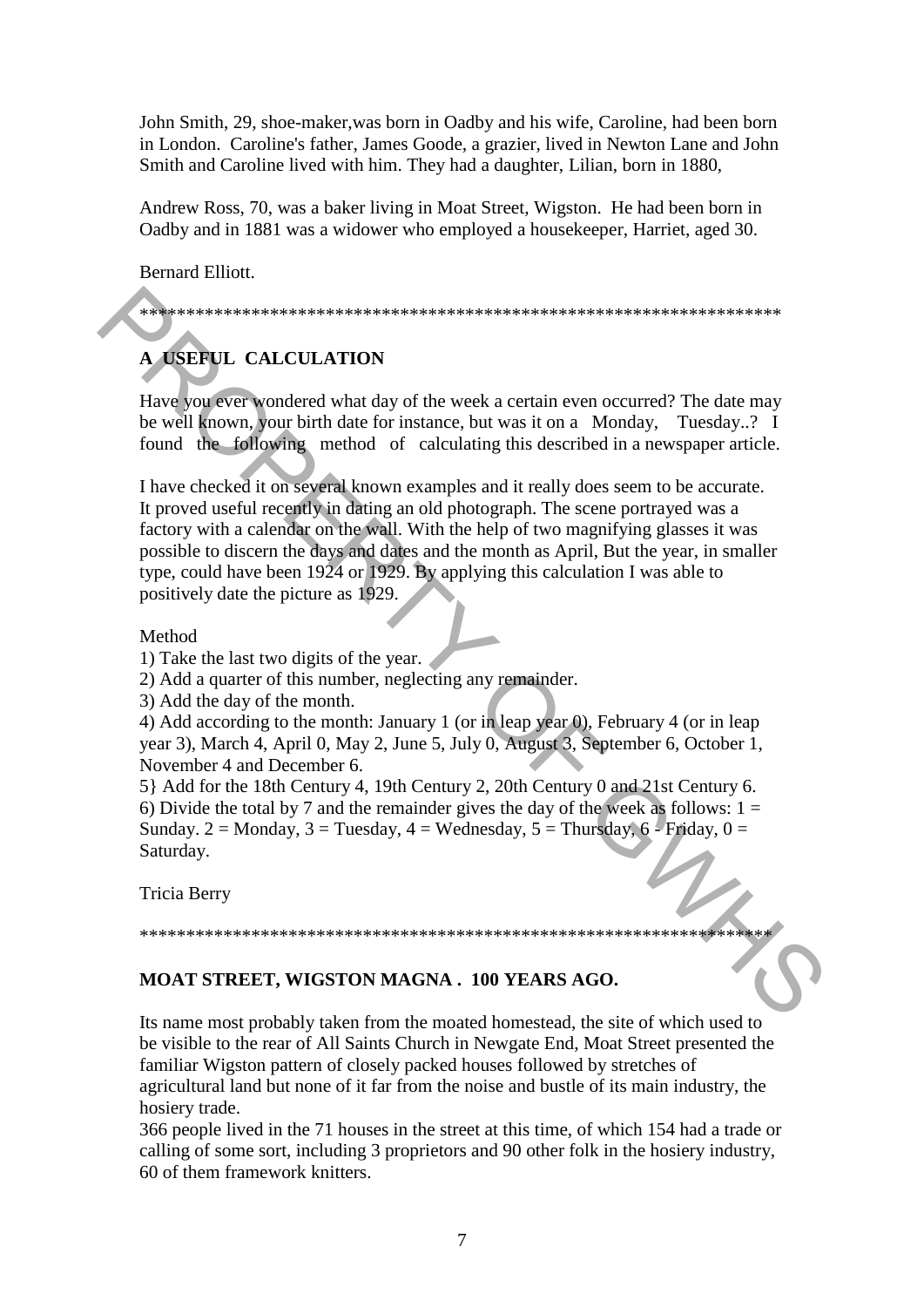Living at No. 10 on the map was a family later to become much better known in that trade locally. That of John Dalton Broughton a 27 year old framework knitter, his wife Ann, a seamer and their five children Lizzie, Ernest, Emma Laura, Sarah and the five month old John Alfred.

By and large, wives and often widows did not claim to have a trade. Only 12 wives and 4 widows from a total of 67 in the census, went to work and most of these had large families to support. As was normal in Wigston at that time, few people worked on the land. Only three men are mentioned, all farm labourers with two of them living as neighbours across the road from Long Lane.

The largest group next to the hosiery folk were the 14 men employed by the Railway Company followed by 10 men described as labourers. 6 were classed as servants of which 3 lived in the home of Edward Miles at No. 2 on the map and later known as "The Cedars". The house is still standing, although much altered and converted into three still sizeable houses. The next largest group were the four seamstresses followed by three people described as managers. Thomas Heard, who arrived in Wigston from Canada and his wife Harriett and their three daughters. One of whom was at the tender age of 13, working as a seamstress. The other two were the husband and wife, James and Sarah Whyatt. He is described as a provision and drapery manager whilst Sarah is noted as the manager of the Co-operative Store. Two bakers lived in adjoining houses, James Allen from Gilmorton at No. 45 and the 70 year old Andrew Ross from Oadby who had a journeyman John Smith of Sileby to help run his bakery at No. 46. Are families to support. As was normal in Wigiton at that time, few people worked<br>
on the land. Only three men are mentioned, all farm laboures with two of them living<br>
as neighbours across the road from Long Lane.<br>
The l

Two young girls were described as Factory Girls and the following callings occupied the time of one person each. Land surveyor, Sawyer, Coal Stageman, Fitter, Telegraph Clerk, Shoemaker, Shoe Stitcher, Carter, Brickmaker, Coppersmith and Errand Boy.

Other business men consisted of a grocer, a pork butcher, a coal dealer and one outdoor beer seller together with John Forryan who kept the 'Old Crown'. He arrived in Wigston from Narborough and was the landlord of the public house from 1882 to 1888.

There were in addition four people not working, 113 scholars, a number of which were but 3 years of " age plus 44 children under school age.

The oldest person at work was the 74 year old widow, Ann Hill, living at No. 3 and described as a seamer. One year younger at No. 17, Samuel Green, still worked a stocking frame.

The youngest worker also was a framework knitter, Fred Moore a 12 year old, one of a family of nine living at No. 24. Other than the aforementioned 13 year old seamstress, one other of the same age Hannah Folwell of No. 10 worked as a mender. Of the 366 people listed, 299 were born in the village, 46 arrived from elsewhere in the county and 20 from elsewhere in the country, plus the manager from Quebec. J R Colver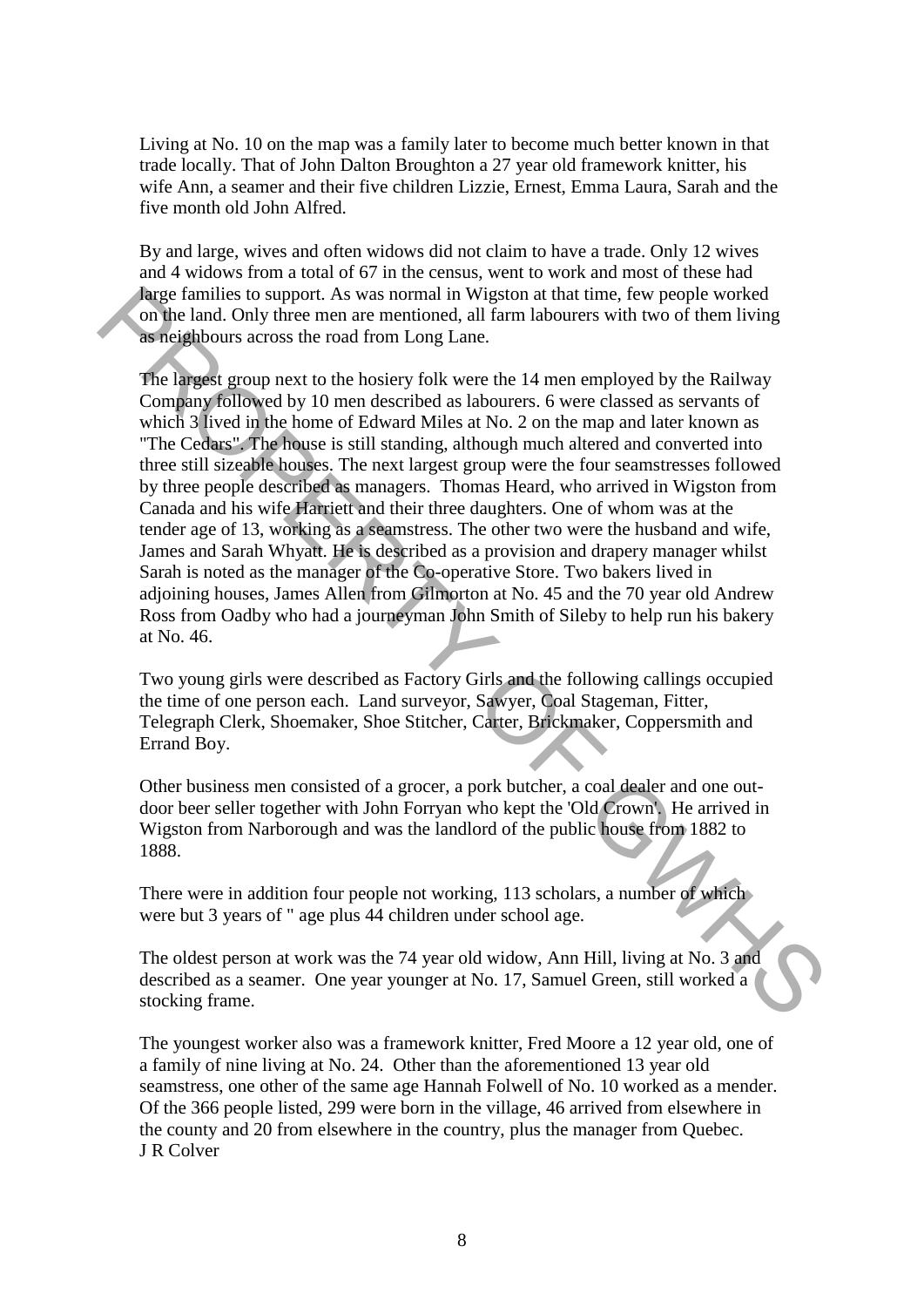#### \*\*\*\*\*\*\*\*\*\*\*\*\*\*\*\*\*\*\*\*\*\*\*\*\*\*\*\*\*\*\*\*\*\*\*\*\*\*\*\*\*\*\*\*\*\*\*\*\*\*\*\*\*\*\*\*\*\*\*\*\*\*\*\*\*\*\*\*

While searching for something else, I noticed the following article. It was in the Leicestershire Chronicle date 16/12/1916. I thought perhaps it would be of interest to readers, so it is reproduced here in full. Tricia Berry.

#### **WIGSTON HONOURS BOULTER-, V.C.**

Presentation to a Gallant Hero

Sergt. Wm. Ewart Boulter, V.C. Northamptonshire Regt., was given a public reception at Wigston on Saturday. Boulter, whose parents reside at 9, The Avenue, Wigston, is an "old boy" of the Longstreet school, where the scholars gave him a fine reception on October 30th.

The proceedings began with a procession from Glen Parva Barracks, headed by a military band and a detachment of soldiers. In the first carriage were seated Sergt. Boulter, V.C., Mr. and Mrs. F. Boulter, father and mother; Miss Florence Lusher, fiancee; and Miss May Boulter, sister. In the other carriages and motor cars were Mr. A.E. Hill, J.P. (chairman of the District Council), Mr. J.W. Black, J.P., C.C. (vice chairman), Mr. H.T. Hincks, C.C., Messrs. W. Gamble, A.S. Payne, Oliver Hirst, W.R. Pritchard, J.D. Broughton, A.H. Broughton, J.T. Moore, J.L. Snowden, H.A. Blythe, E. Bailey and Mr. E.F. Bull, the latter having charge of the secretarial arrangements owing to the unavoidable absence of Mr. A.H. Burgess, clerk to the U.D.C. The Great Wigston United and Wigston Temperance Prize massed bands, the Wigston and Glen Parva V.T.C., and a detachment of Boy Scouts, also formed part of the procession. **Example 19**<br> **Presentation** to a Gallant Hero<br> **Presentation** on the station of a filter through Book and the station of the Longstreet school, where the scholars gave him a<br> **Wiggion** is an "old boy" of the Longstreet sc

The route taken by the procession was along Saffron Road, Blaby Road, Station Road, Bushloe-end, Long Street, and Bull Street [sic]; to the Fountain where an open air meeting was held, the chair being occupied by Mr. A.E. Hill. In addition to those already named there were present, Mrs. Preston, Mrs. Shields, Miss Jeeves, Miss Herrick, Dr. Barnsley [sic], Messrs. W. Wyatt, Thornton, Dobson, A.E. Crane, A.G. Sharp, A.M. Dalby, W.G.J. Clark, John Abbott, S.B. Matthews, W.A. Deeming, J.A. Harris etc.

As Sergeant Boulter ascended the temporary platform he was heartily cheered by the huge crowd.

The Chairman said Sergeant Boulter had been in France doing his duty, and not only had he done his duty but he had brought honour to himself and to his native village. (Applause).

He had made a name for himself, and they were all proud of him.

Mr. J.W. Black said it was a record day as far as the history of Wigston was concerned. The valorous and courageous act performed by Sergeant Boulter had not only earned the commendation of the Wigston people, but also the thanks of the King and the nation. (Applause).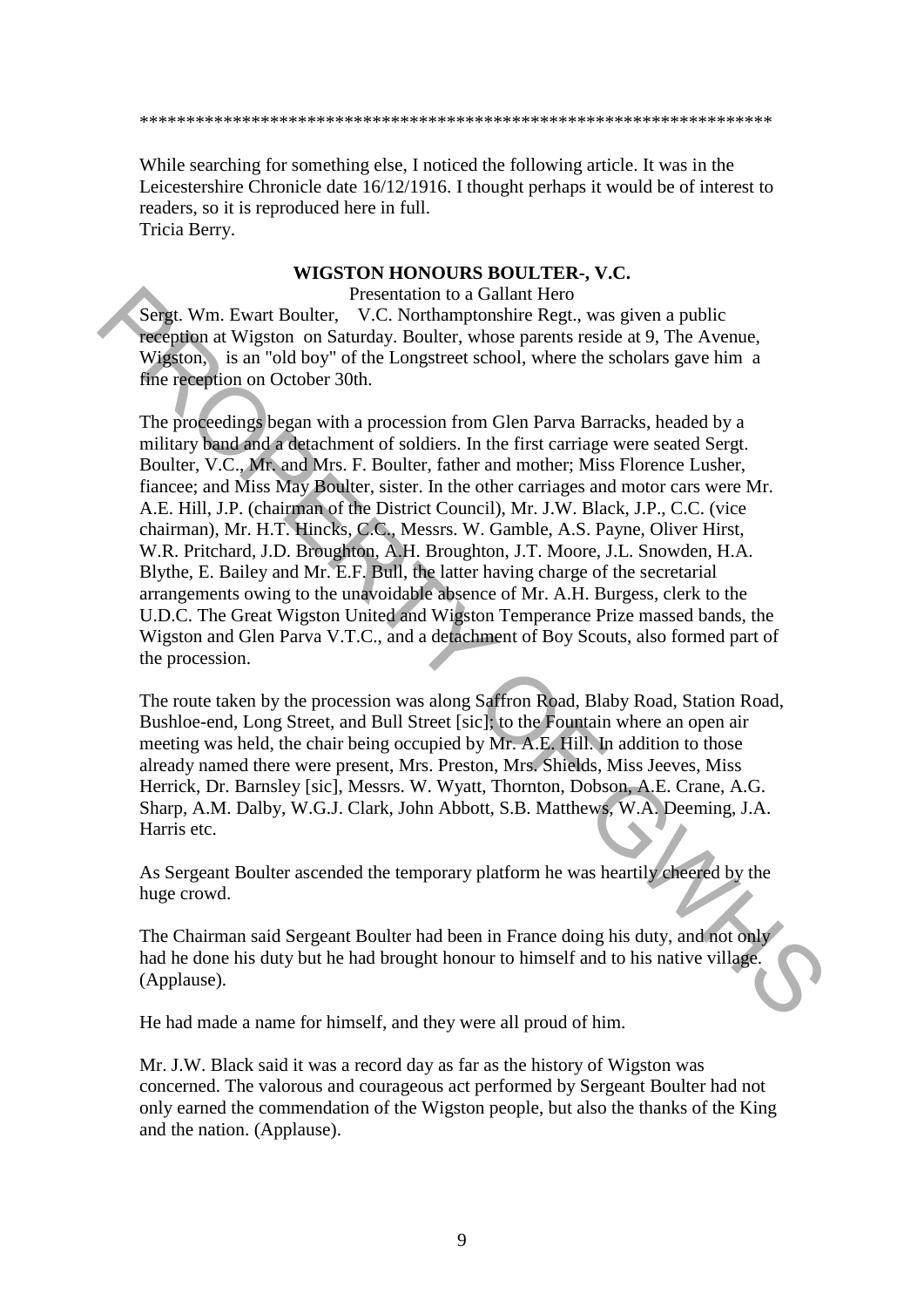In Leicestershire they had only had two V.C.'s during the present war, one given to a Wigston man and the other to a man who had been brought up only about half a mile from Wigston. (Applause).

He wished long life to Sergeant Boulter, and hoped he would be preserved from the dangers and perils of the battle-field, and return to enjoy a life of happiness in the esteem of his fellow-citizens.

Mr. H.T. Hincks, who remarked that Victoria Crosses were never lightly given, presented Sergt. Boulter with a scarf-pin as a personal mark of appreciation of his bravery.

Mr. J.W. Broughton [sic] said they were proud of Sergt. Boulter for the honour he had gained, and Wigston stood in Leicestershire as the proud place where V.C.'s were bred.

The Chairman then presented Sergt. Boulter with a bronze shield, in repousse work, mounted on oak, and intimated that another gift of the value of about £100 would follow. The shield bore the following inscription:-

"Presented to Sergeant W.E. Boulter, V.C. (Northamtonshire Regiment), by the residents of Wigston Magna-his native place- as a mark of admiration for his conspicuous bravery in the field, and to commemorate the honour which has been conferred upon him by H.M. the King-December 1916."

Sergeant Boulter, who was enthusiastically received, feelingly returned thanks, and said he was one of the first to admit that many Victoria Crosses had been earned on the battlefield, but the deeds had not been recognised. He only went out to do his little bit, and he only hoped that a better method of settling disputes, other than by war, could be found. He hoped that there would be a speedy settlement, and that it would be to the benefit of England and the Allies. (Applause). Mr. H.T. Hincoles, who remarked that Victoria Crosses were never lightly given,<br>
Mr. H.W. Broughloon [sic] said they were proud of Sergt. Boulter for the honour he had<br>
gained, and Wigston stood in Leitestershire as the pr

\*\*\*\*\*\*\*\*\*\*\*\*\*\*\*\*\*\*\*\*\*\*\*\*\*\*\*\*\*\*\*\*\*\*\*\*\*\*\*\*\*\*\*\*\*\*\*\*\*\*\*\*\*\*\*\*\*\*\*\*\*\*\*\*\*\*\*\*\*

#### **We quote ...**

The true history of a nation was not indeed of its wars but of its households - Ruskin's "Time and Tide"

#### **We quote:**

You cannot prosper by discouraging thrift.

You cannot strengthen the weak by weakening the strong.

You cannot help the poor by destroying the rich.

You cannot establish sound security on borrowed money.

You cannot keep out of trouble by spending more than you earn.

You cannot build character and courage by taking away man's initiative and independence.

You cannot help men permanently by doing more for them than they can do for themselves.

Abraham Lincoln's fiscal policy in 1865.